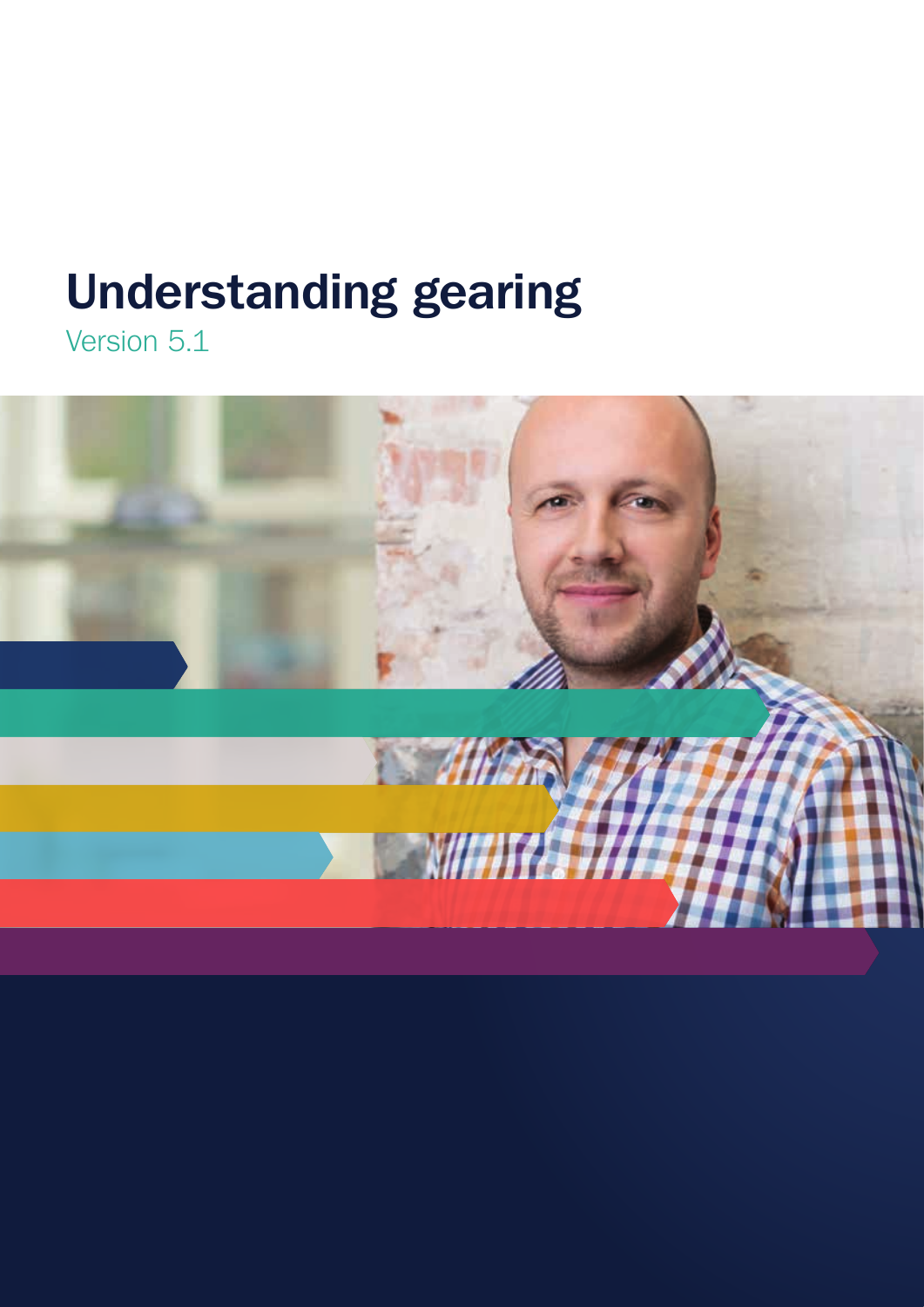# This document provides some additional information to help you understand the financial planning concepts discussed in the SOA in relation to **gearing**.

This document has been published by GWM Adviser Services Limited AFSL 230692, registered address 105-153 Miller St North Sydney NSW 2060, ABN 96 002 071 749 for use in conjunction with Statements of Advice prepared by its authorised representatives and the representatives or authorised representatives of National Australia Bank Limited, Godfrey Pembroke Limited, Apogee Financial Planning Limited, Meritum Financial Planning Limited, JBWere Limited and Australian Financial Services Licensees with whom it has a commercial services agreement.

This document contains general information about the benefits, costs and risks associated with certain product classes and strategies. It is designed for use in conjunction with a Statement of Advice that takes into account the circumstances and objectives of an individual. Before making a commitment to purchase or sell a financial product, you should ensure that you have obtained an individual Statement of Advice.

As legislation may change, you should ensure you have the most recent version of this document.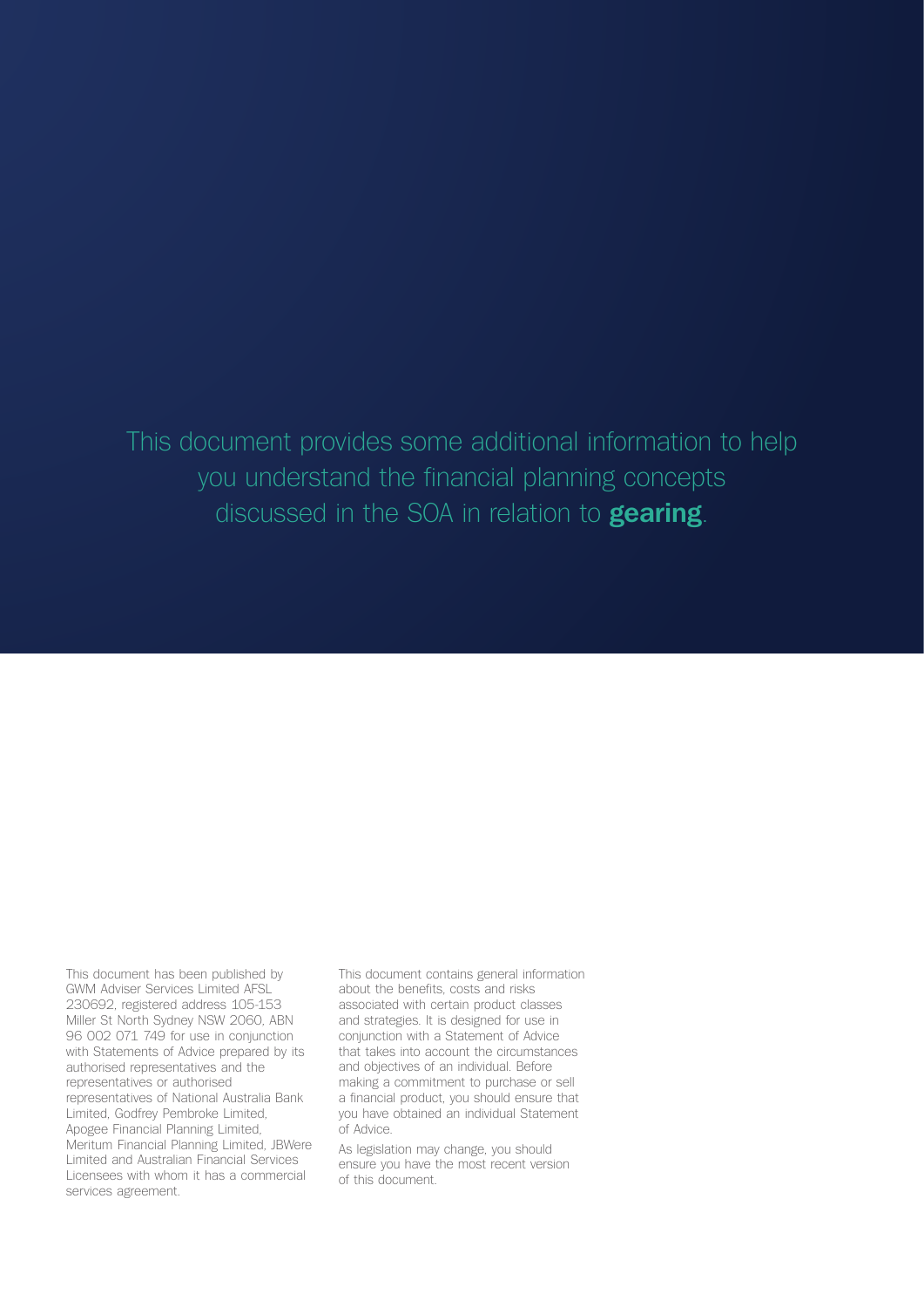# **HOW TO READ THIS DOCUMENT**

Managing your finances to meet your day to day requirements as well as your long–term goals can be a complex task. There are all sorts of issues you need to consider such as taxation, legislation, protecting your wealth and assets, associated costs and the inherent risks of investment. When undertaking a financial plan, it is important you understand how these issues will impact you and what you should expect over time.

Your financial adviser will provide you with a Statement of Advice (SOA) which sets out the details of the advice and how it will meet your goals and objectives.

This document provides some additional information to help you understand the financial planning concepts discussed in the SOA in relation to **gearing**.

It is very important you read this document to help you understand the benefits of the strategies recommended to you and the associated costs and risks.

Please contact your adviser if you do not understand anything, or need further information or clarification.

# Gearing

Gearing simply means borrowing money to invest. Gearing may be used to accelerate the process of wealth creation by allowing an investor to make a larger investment than would otherwise be possible. The borrowed money can be invested in a number of ways including direct shares, property and managed investments.

**Gearing can be an effective strategy if the after tax capital gain and income return of the geared investment exceeds the after tax costs of funding the investment.**

As long as the net gains from your investments over the long term outweigh the costs of borrowing, gearing will **magnify those gains**. Gearing is considered to be an effective long term strategy because experience has shown over the long term, growth based investments can deliver the higher potential returns required. However, investments suitable for gearing are generally more volatile than others and can also lose value. During a period when investments are losing value, gearing will **magnify those losses**. Therefore, any gearing strategy should also be prudent enough to protect the investor from being forced to sell investments at a low point in investment markets.

Gearing is only appropriate for growth based investments such as shares and property and should be viewed as a long– term strategy, being a seven to ten year timeframe. You need to be able to retain the investment (and maintain the loan repayments) during potential short–term market declines in order to obtain the benefits of long term growth.

## Negative gearing

Negative gearing occurs when the interest payable on borrowed funds and any expenses incurred to derive that income exceeds the net income received from the investment. The investor must have surplus income from other sources over and above their day to day living expenses to meet the shortfall.

#### Gearing is most appropriate for people:

- with an assertive or aggressive risk profile, who are prepared to accept investment volatility
- with a strong, secure cash flow (which is protected by appropriate levels of insurance)
- on higher marginal tax rates, and
- with an investment time–frame of greater than seven years.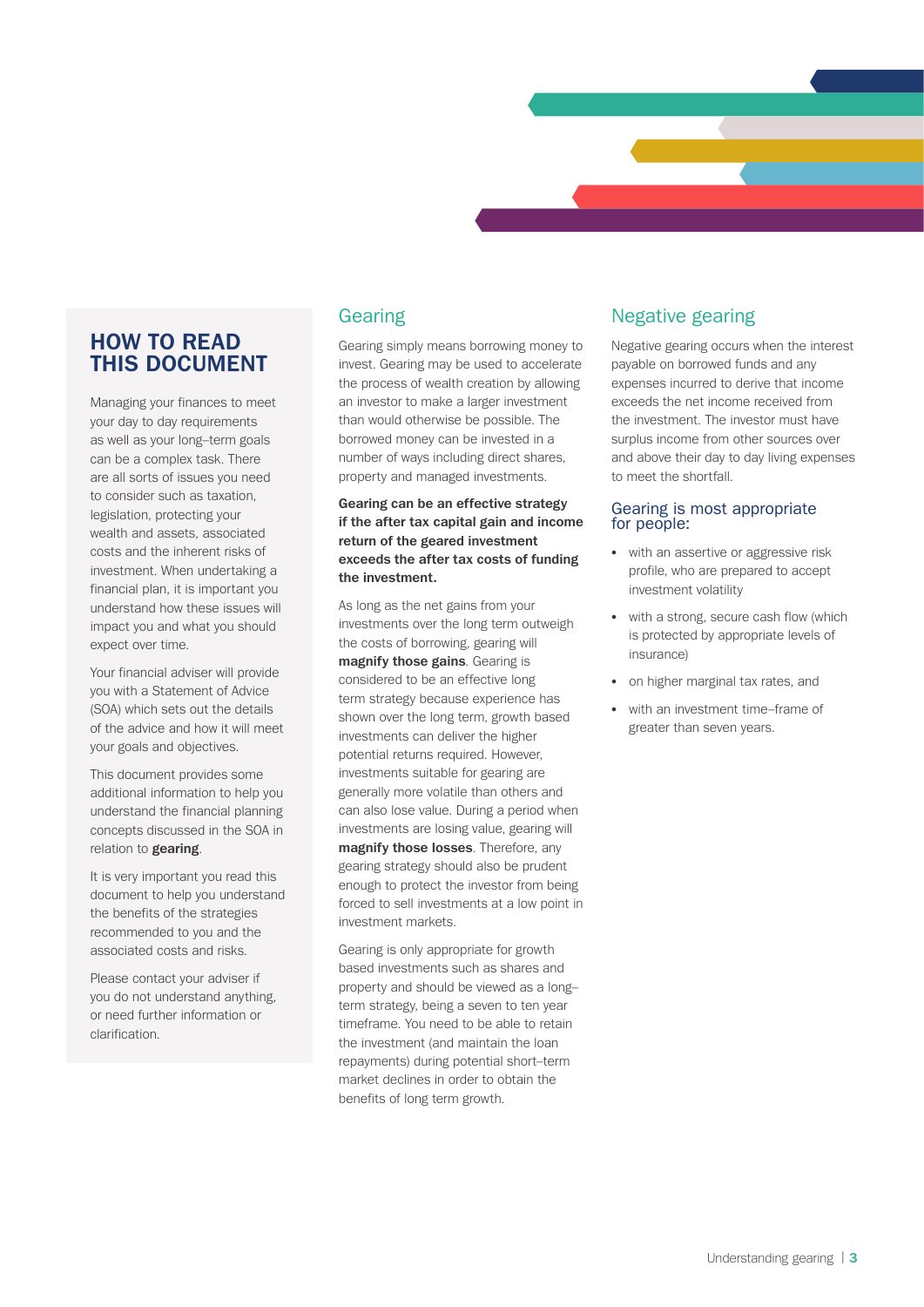# The benefits of gearing

The potential benefits of gearing include:

#### **Potential for increased capital gains and diversification**

Gearing increases the size of an investor's portfolio by allowing them to purchase additional investments with borrowed funds. By increasing the number of securities in an investor's portfolio, the volatility of the overall investment portfolio may be reduced due to greater diversification, and

#### **Taxation**

Tax savings should never be the primary reason for choosing an investment strategy however, there are some additional tax benefits associated with gearing. Under current legislation, interest payments on money borrowed to invest in income producing investments, together with ongoing expenses, can normally be claimed as deductions against your taxable income. In some cases investors may be able to pay the interest costs for up to 12 months in advance. The higher your marginal tax rate, the greater the tax saving you will receive from tax deductions. Investment income predominantly sourced from Australian investments may provide an additional benefit through the value of any franking credits.

## Gearing facilities

A straight forward and perhaps most cost effective way to gear is to borrow against the equity in property you already own (for example, your home) at prevailing mortgage rates. The main benefits of this type of funding include:

- cheaper interest rates compared to other loan types,
- the absence of margin calls and;
- no requirement to contribute funds to the investment.

The lending institution will generally only require the regular payment of interest to fulfil your obligations, in which case, the level of debt remains constant. Mortgage loans such as a **home equity loan** and **line of credit** are commonly used for this purpose.

Another way to access funding for investment gearing is via a **margin loan** facility. You are required to contribute your own equity which will be used as security for the borrowing. The lending institution will lend a portion of the value of specific securities or managed funds, usually between 40 and 80 per cent. If the margin loan outstanding is greater than the lender permits, a margin call will be made. See the Margin calls section further below.

In some circumstances, it may be appropriate to use **double gearing**. This strategy involves borrowing funds from a loan such as a home equity loan or line of credit and using those funds to purchase investments. The investments are then used as security for further borrowing via a margin loan. A double gearing strategy increases both the total amount of your debt and the amount you invest. As a result, a double gearing strategy involves more risk as any **investment gains and investment losses will be magnified** 

#### **significantly more than a standard gearing strategy**. Double gearing is

only appropriate for investors who have a strong surplus cash flow, are willing to take on extra risk in pursuit of higher potential returns and are comfortable with significant fluctuations in the value of their portfolio.

With this strategy, it is important to bear in mind any losses within your investment portfolio may affect your ability to repay the original borrowing (via a home loan or line of credit) which is often secured by existing property or your home.

# **THE DIFFERENCE BETWEEN**  DRAWN AND UNDRAWN DEBT

Borrowing further funds or using undrawn debt may impact the appropriateness of a gearing strategy. The difference between drawn debt and undrawn debt is explained below.

- **Drawn debt** refers to borrowed funds which have already been used. Interest is charged on drawn debt. If the interest is not paid when it falls due, it will be added to the total amount of borrowed funds you owe.
- **Undrawn debt** refers to borrowed funds which you have access to but have not yet used or drawn down. Generally, interest is not charged on undrawn debt until the undrawn funds are taken out of the lending facility (for example, used to purchase investments).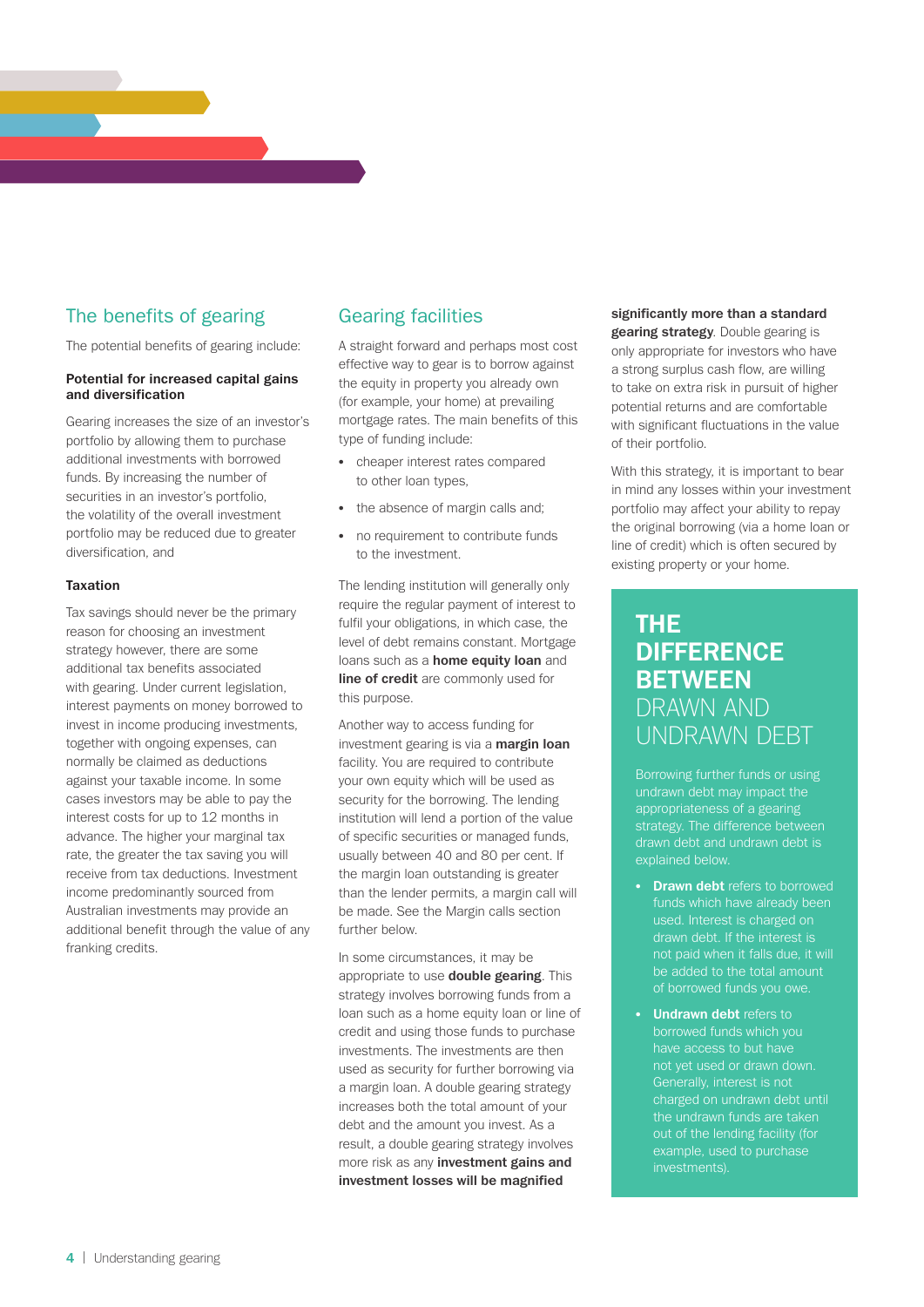# Risks of gearing

The risks associated with gearing make it unsuitable for some investors. It is essential to consider these risks carefully and to seek taxation advice before proceeding with a gearing strategy.

The specific risks associated with borrowing to invest (gearing) include:

#### **Timing mismatch**

It is important not to rely solely on investment income to meet interest payments as investment income may be irregular and the interest payment may be due before the income is received from the investment.

#### **Negative gearing**

Negative gearing compounds the risks associated with standard gearing. In particular, negative gearing further reduces your cash flow because the investment income does not cover interest costs which may result in a reduction in both cashflow and the ability to service the interest costs.

#### **A reduction in capital value**

Although there are potential wealth creation benefits to be gained from gearing, these benefits are achieved at the expense of higher risk. It is important to note although gearing has the potential to increase capital gains in a rising market, it can also **compound a capital loss** in a falling market. Any gearing strategy should therefore be approached with caution. The following table provides an example.

|                                  | Geared    | Non-geared |
|----------------------------------|-----------|------------|
| Investor equity                  | \$40,000  | \$40,000   |
| Amount borrowed                  | \$60,000  | \$0        |
| <b>Total investment</b>          | \$100,000 | \$40,000   |
| Market rises 10%                 |           |            |
| Value of portfolio               | \$110,000 | \$44,000   |
| Loan outstanding                 | \$60,000  | \$0        |
| Investor's equity                | \$50,000  | \$44,000   |
| Gain in investor's equity        | 25%       | 10%        |
| Market falls 10%                 |           |            |
| Value of portfolio               | \$90,000  | \$36,000   |
| Loan outstanding                 | \$60,000  | \$0        |
| Investor's equity                | \$30,000  | \$36,000   |
| <b>Loss</b> in investor's equity | (25%)     | (10%)      |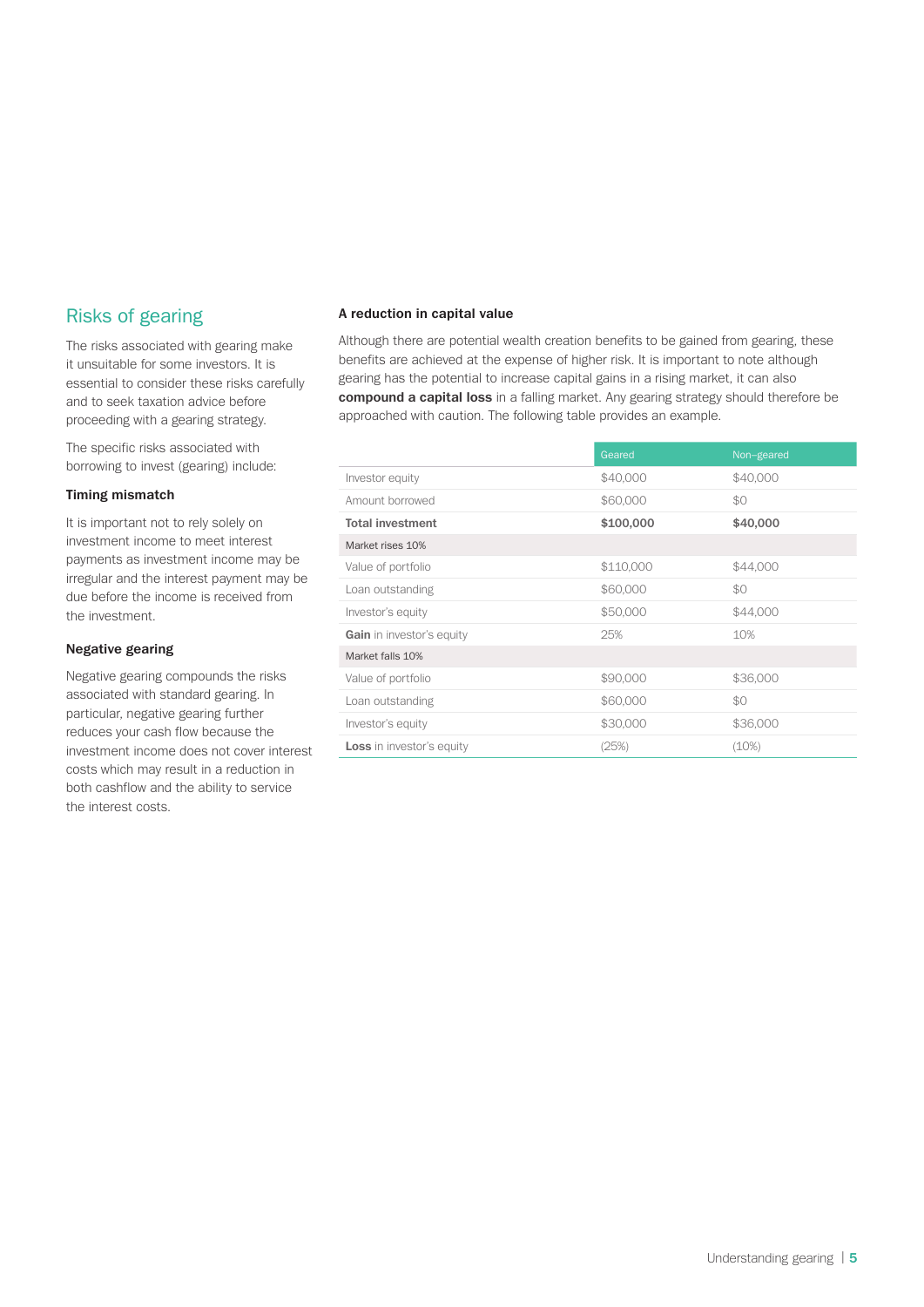#### **Capital gains tax (CGT)**

CGT may be payable when you sell your investments. When you use gearing to buy more investments, you may have more tax to pay when you sell them.

#### **Fluctuations in interest rates**

If the income from investments does not change but interest rates on borrowed funds increase, you will incur additional costs that will need to be covered from other sources.

#### **Growth–based investments**

A gearing strategy must invest a high proportion of an investment portfolio into growth assets such as property and equities to prove successful. These investments can be volatile over short– term periods – that is, in the short–term there may be some years in which the investments do not perform well or even lose value. It is for this reason gearing is a long–term investment strategy.

#### **Increasing your borrowing**

Increasing an existing loan and/ or establishing a new loan may incur bank fees and/or government charges. If you later decide to borrow or draw down further funds, this could affect the gearing strategy and may require a re–assessment of its appropriateness to your circumstances.

#### **Income Protection insurance**

Consistent income flow is a key factor in commencing a geared investment strategy. If your income should cease or reduce for any reason you may be unable to continue to meet the loan repayments. In this instance, you may be forced to sell the investment at the wrong time and realise a capital loss rather than the desired gain. Therefore your level of income needs to be adequately high and reasonably secure. To ensure income is appropriately protected in the event of illness or injury, it is strongly recommended income protection insurance is acquired by all parties involved in the gearing strategy.

#### **Defaulting on your loan**

If you default on your loan (i.e. do not pay your loan or interest repayments when they are due) the lender may compel you to make payments, impose a penalty for late payment or ask for the loan to be repaid in full immediately. The lender may even sell assets that are being held as security for the loan.

#### **Ending your loan**

If you decide to end or terminate the loan facility, it may be necessary to sell the geared investments or security held by the lender in order to do so. This means you could be selling investments at a lower price than what you paid for them or too early for the gearing strategy to have provided significant benefits, and

#### **Margin lending**

With margin lending plans, margin calls may be made if the value of the portfolio reduces below particular limits. Please refer to the 'Margin calls' below.

## Margin calls

Within a margin lending facility, you are allowed a limited fall in the value of your portfolio before a margin call is made. A margin call is a notice from the lender requiring the borrower/investor to provide additional funds to re–establish the lender's minimum Security Value to Loan Ratio (SVLR). This is usually done by lodging additional security or reducing the loan. Typically, you will be required to respond to a margin call within a very short time frame – a few days or even 24 hours. It is important to have arrangements in place so a margin call can be dealt with if it arises while you are away.

#### Important terms

#### **Security ratio**

Margin lenders maintain a list of approved investments. When held as security, the lender allows you to borrow a maximum proportion of the value of those investments. The maximum proportion you are able to borrow is generally called the security ratio and is expressed as a percentage (%).

#### **Security value**

This is expressed in dollars (\$) and is calculated by multiplying the market value of an approved investment by the lender's security ratio for that investment. Where more than one approved investment is held as security for the margin loan the security values of each approved investment are added together to get the total security value. The total security value is generally the **maximum amount the margin lender will allow you to borrow**.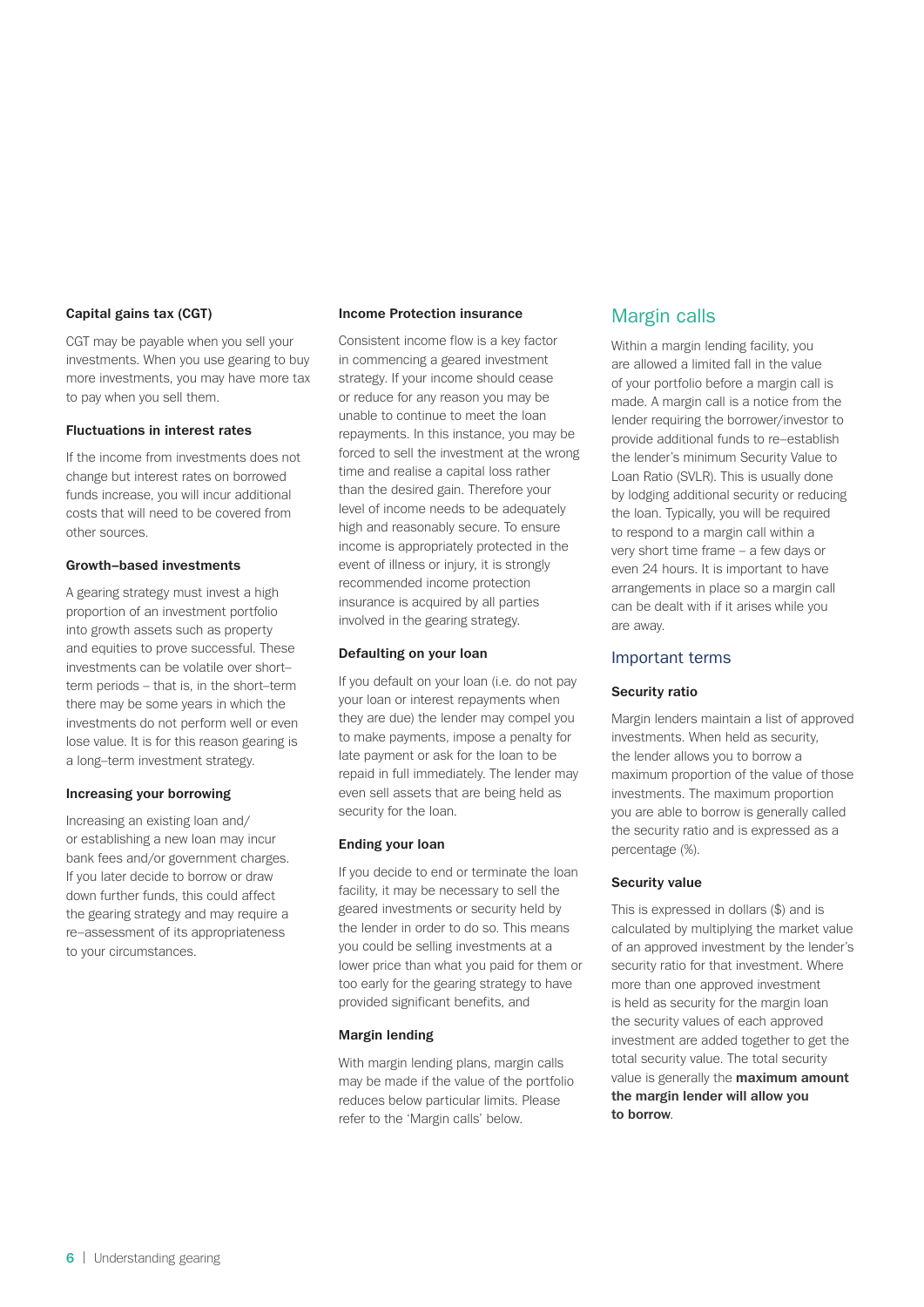

#### **Security Value to Loan Ratio (SVLR)**

This compares the security value of the investments held as security with the amount borrowed. It is expressed as a percentage (%) and is generally calculated by taking the security value of your portfolio (\$) and dividing it by the amount borrowed under the facility (\$). A SVLR of less than 100% means the amount borrowed is higher than the security value. This generally results in a margin call.

#### The margin lending 'buffer'

Margin lenders often allow a buffer so small fluctuations in market values do not result in a margin call. The buffer is usually stated as a percentage of the market value of your portfolio. The percentage is used to calculate a dollar amount. The buffer is usually 10% however some lenders also have a buffer of 5% for listed securities. **A margin call is only made when the amount you owe exceeds the security value by more than the buffer**.

Unless a margin call position arises, you are not obliged to take any action to restore the security value to loan ratio to 100%, though it may be in your interests to do so. Whilst you are in the buffer, you will not be able to draw down additional funds or make further purchases and the chance of a margin call increases.

#### How does a margin call position arise?

A margin call position arises when the security value of your portfolio falls below the amount you owe under your margin lending facility by more than the buffer. The SVLR for your portfolio should be maintained at or above 100%.

The table below shows an example of how a margin call position can arise due to a 20% fall in the market value of a managed fund portfolio (assuming a security ratio of 70%).

| Proposed investments           | <b>Before</b> | After    |
|--------------------------------|---------------|----------|
| Market value                   | \$100,000     | \$80,000 |
| Loan amount                    | \$65,000      | \$65,000 |
| Owners capital                 | \$35,000      | \$15,000 |
| Security value                 | \$70,000      | \$56,000 |
| <b>SVLR</b>                    | 107.7%        | 862%     |
| Buffer – 10% of security value | \$7,000       | \$5,600  |
| Security value plus buffer     | \$77,000      | \$61,600 |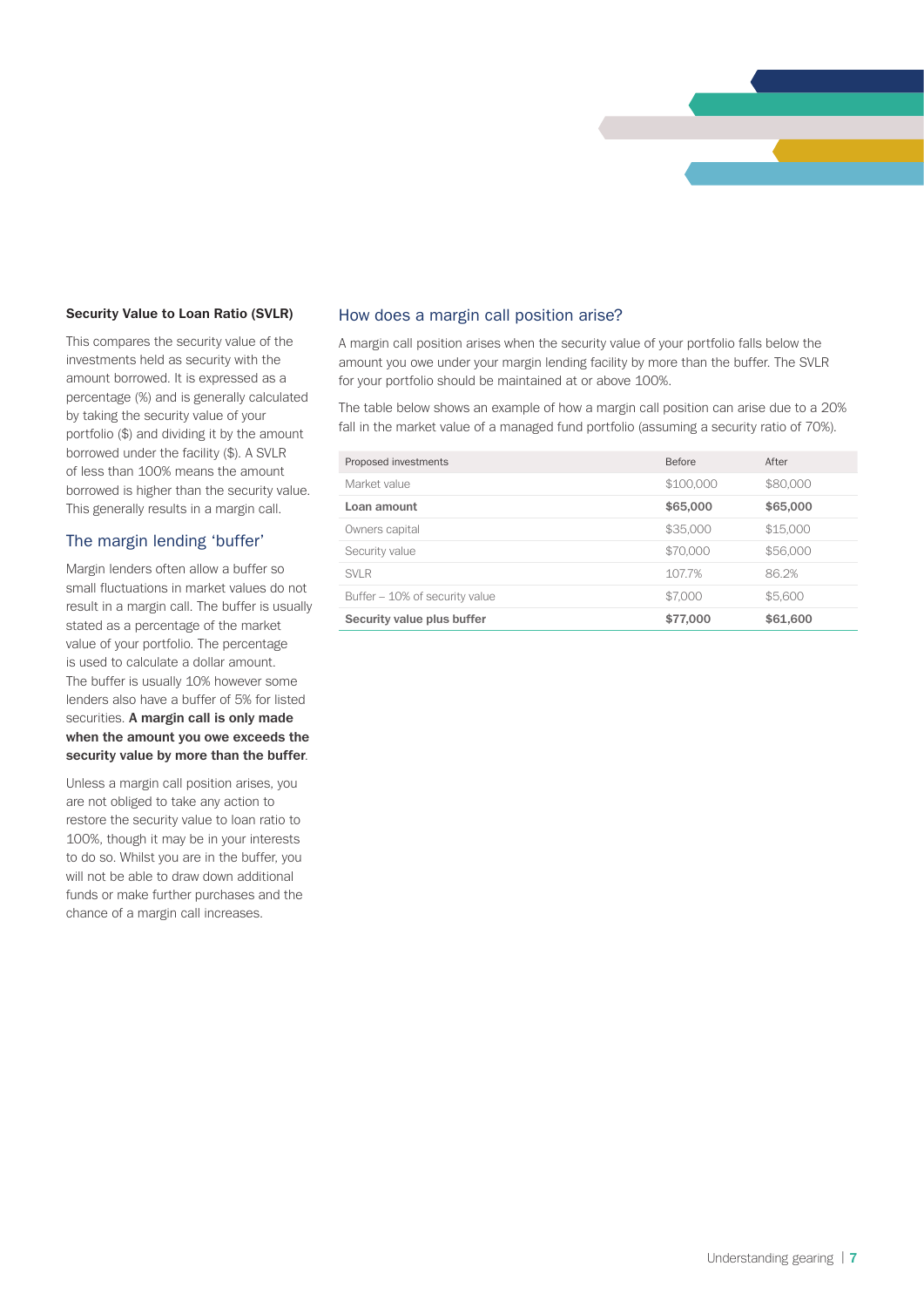In the 'After' position, a 20% fall in the value of the managed funds portfolio has placed the facility in a margin call position. This is because the value of an investment portfolio plus the buffer is now less than the amount owing. The position needs to be restored so the security value is equal to or greater than the loan amount.

If a margin call were made in this situation, you could take one of the following steps to restore the SVLR to at least 100%:

- 1. reduce your loan amount or deposit cash into your cash management account. For example, using cash of \$ 9,000 to reduce the loan to \$56,000 would increase the SVLR to 100%
- 2. sell some securities and apply the net sale proceeds against your facility. If \$30,000 of the portfolio was sold down and the funds used to reduce the loan to \$35,000 the SVLR would be restored to 100%, and/or
- 3. provide additional approved shares or managed funds as security. By adding \$13,000 of approved managed funds as security the SVLR would be increased to 100%.

These situations are illustrated in the table below.

| Proposed investments           | 1. Reduce Ioan | 2. Sell investments | 3. Add security |
|--------------------------------|----------------|---------------------|-----------------|
| Owners capital                 | \$15,000       | \$15,000            | \$28,000        |
| Loan amount                    | \$56,000       | \$35,000            | \$65,000        |
| Market value                   | \$80,000       | \$50,000            | \$93,000        |
| Security value                 | \$56,000       | \$35,000            | \$65,100        |
| <b>SVLR</b>                    | 100.00%        | 100.00%             | 100.2%          |
| Buffer – 10% of security value | \$5,600        | \$3.500             | \$6,510         |
| Security value plus buffer     | \$61,600       | \$38,500            | \$71,610        |

The steps outlined above show the minimum required to restore the position and it is prudent to restore the SLVR to greater than 100% to reduce the possibility of future margin calls.

As it is the margin above the lender's SVLR that determines margin calls, starting with higher SVLR by borrowing less or using more approved investments as security reduces the likelihood of a margin call. Again, in the above example, if only \$50,000 was borrowed it would take a 23.61% fall in the value of the total portfolio to trigger a margin call.

# **CHANGES TO THE SECURITY RATIO** MAY TRIGGER A MARGIN CALL

Margin lenders maintain a list of approved investments. When held as security, the lender allows you to borrow a maximum proportion of the value of those investments. The maximum proportion you are able to borrow is generally called

list of approved investments and/ or the security ratio can change. You should therefore be aware you may be required to meet a margin call if the lender:

- **removes any investments** you hold from their approved list, or
- **reduces the security ratio** of any approved investments you hold.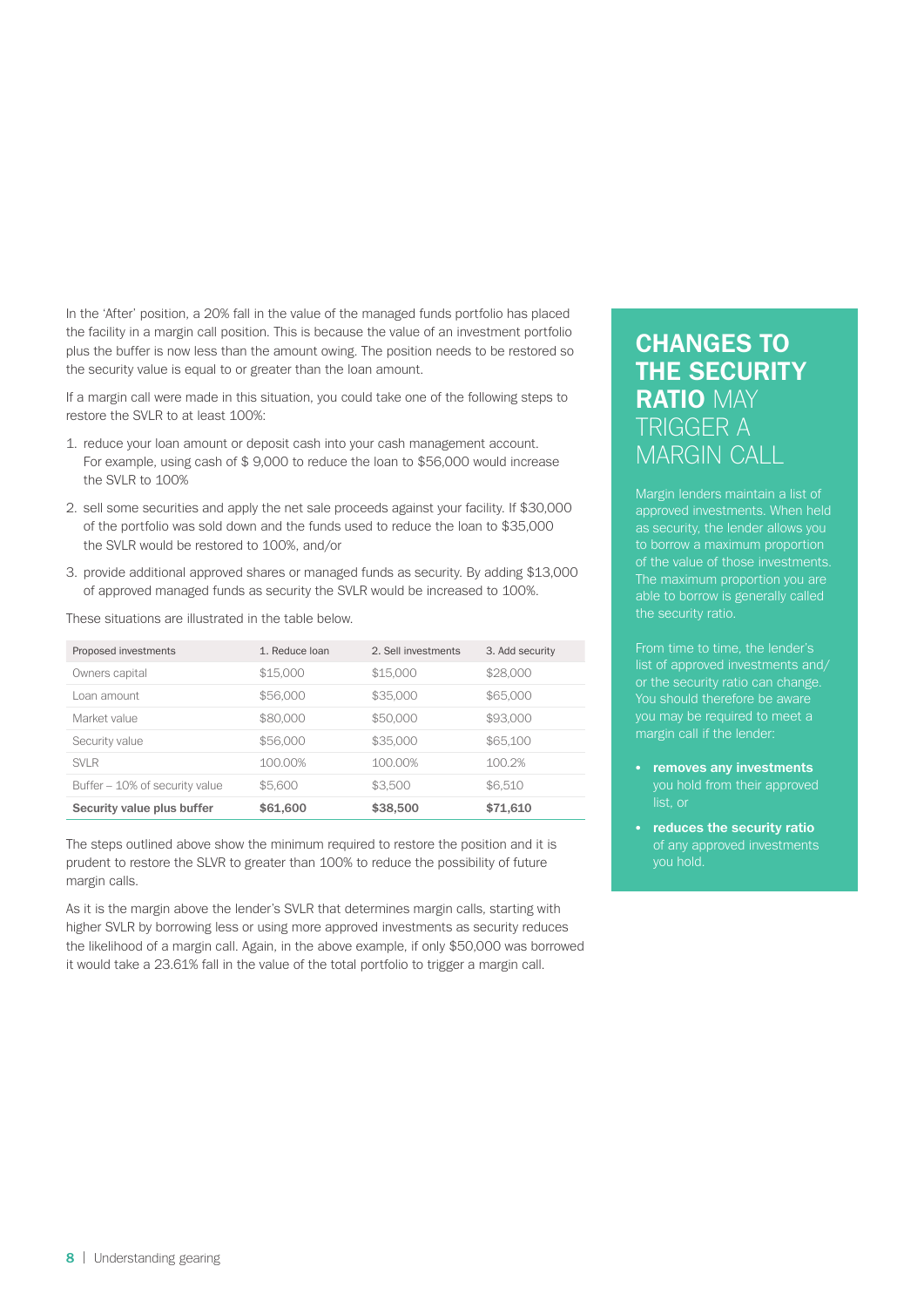### Borrowing within superannuation

Legislation allows for superannuation funds, including Self Managed Superannuation Funds (SMSFs), to borrow money for investment purposes and provided certain conditions are met.

In addition to the wealth creation advantages, implementing a gearing strategy within your SMSF may benefit you via investing in a concessionally taxed environment (lower rate of tax on income and capital gains when compared to your marginal tax rate).

This strategy also provides the SMSF the ability to further diversify their assets. A SMSF now has the opportunity to invest in direct property (i.e. residential and/ or commercial) where it previously may not have had the funds. Assets within the SMSF may have additional asset protection from bankruptcy.

The legislation states the SMSF receives beneficial ownership of the asset while the security trust holds legal ownership until the loan is repaid. Since the SMSF has beneficial ownership it is entitled to the income derived by the asset (e.g. rental income from a property).

If the SMSF acquires a business real property (or other growth–based asset) from a related party or other individual, CGT may apply. If the individual then makes a personal tax deductible contribution to superannuation, they could potentially reduce their personal CGT liability. Other tax concessions may also be available if the person has used the asset in the running or a small business, and meets certain other eligibility criteria.

The structure involves the superannuation fund borrowing and using the funds to purchase an asset that is held on trust.

The superannuation fund will have the beneficial ownership of the asset while the trust holds legal ownership, which is transferable to the superannuation fund on the receipt of a final instalment.

The loan must be established so the lender's recourse against the fund is limited to the asset purchased with the borrowings (i.e. remaining superannuation fund assets are protected).



The asset purchased with the borrowed funds must be an asset the superannuation trustee could acquire and hold directly under the Superannuation Industry (Supervision) (SIS) Act 1993. Except in limited circumstances, the SMSF cannot acquire assets from related parties.

Assets purchased by the SMSF must also satisfy the in–house asset rules. The in–house asset rules have been amended to allow an investment in a related trust which meets the above borrowing exception and will only be an in–house asset where the underlying asset would itself be an in–house asset if it were held directly.